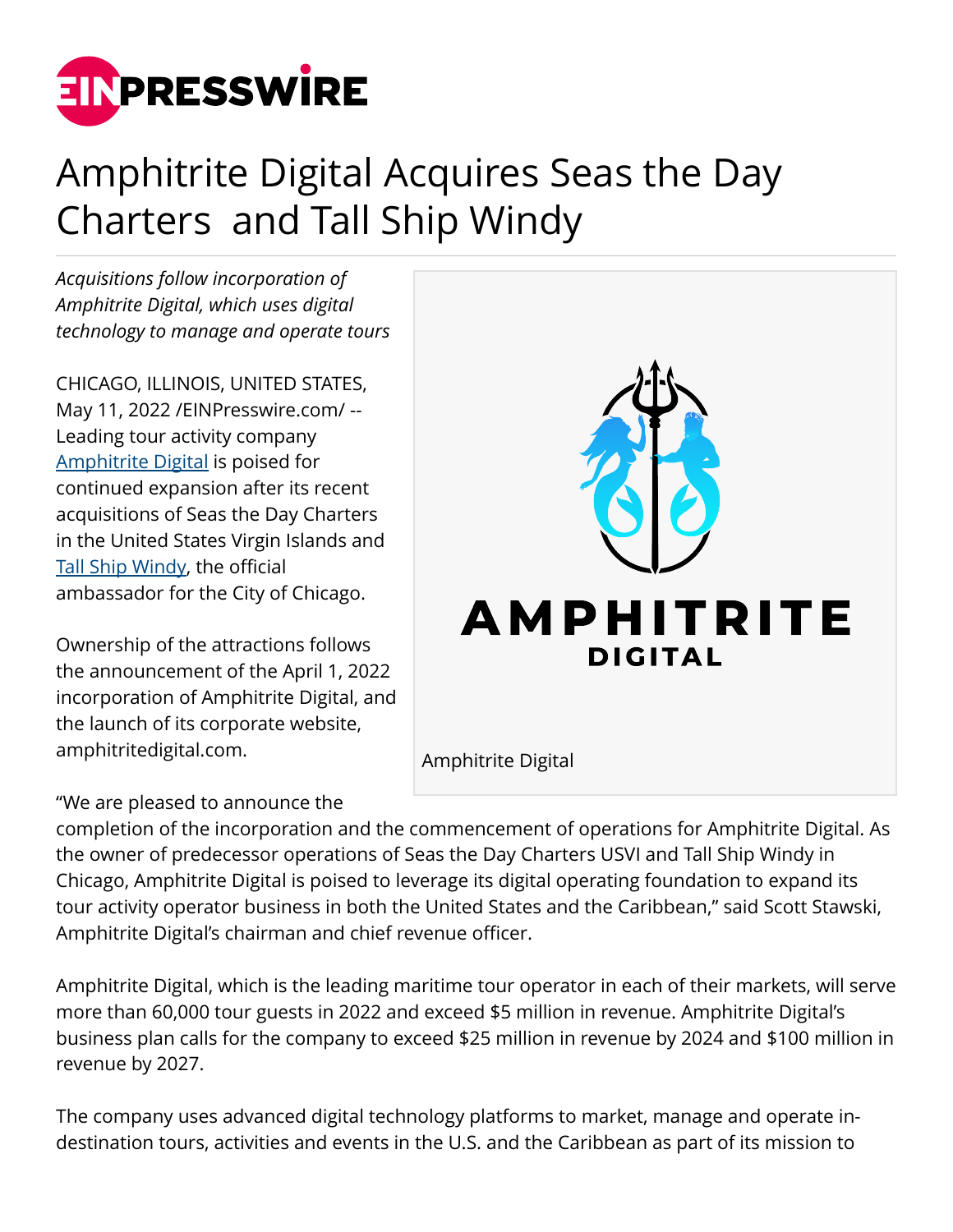provide guests the "Best Day of Their Vacation."

Seas the Day Charters, [www.seasthedayusvi.com](http://www.seasthedayusvi.com), is the leading day charter company in the U.S. Virgin Islands and is rated number one with TripAdvisor. With 12 catamarans and power boats to choose from, guests enjoy day charters and maritime tours and activities throughout the U.S. and British Virgin Islands.

All Seas the Day captains are highly certified with the vessels they sail and first mates have years of experience aboard luxury sail vessels taking care of guests and the well-being of the boat.



Sailing from Navy Pier in Chicago, Tall Ship Windy, [www.tallshipwindy.com](http://www.tallshipwindy.com), is a 148-foot, traditional four-masted topsail schooner. She offers skyline sails, fireworks cruises, pirate cruises and a variety of other public and private charters and boat tours in Chicago.

"

Amphitrite Digital is poised to leverage its digital operating foundation for TS Windy and Seas the Day Charters, to expand its tour activity operator business in the United States and the Caribbean." *Scott Stawski* One of only three four-masted schooners still operating in the United States, Windy was designated as the official Tall Ship Ambassador for the City of Chicago in 2006. Operating from May through September at its berth on Navy Pier, Windy hosts more than 40,000 guests annually and has become a much-anticipated tradition for many individuals and families both in Chicago and the world.

Amphitrite Digital company's phenomenal guest experience has led to exceptional guest ratings on Tripadvisor, Facebook and Google being selected for

TripAdvisor's Travelers Choice Award in 2021. Seas the Day Charters and Tall Ship Windy combined have thousands of perfect online social media reviews.

For more information about Amphitrite Digital, visit amphitritedigital.com/investors.